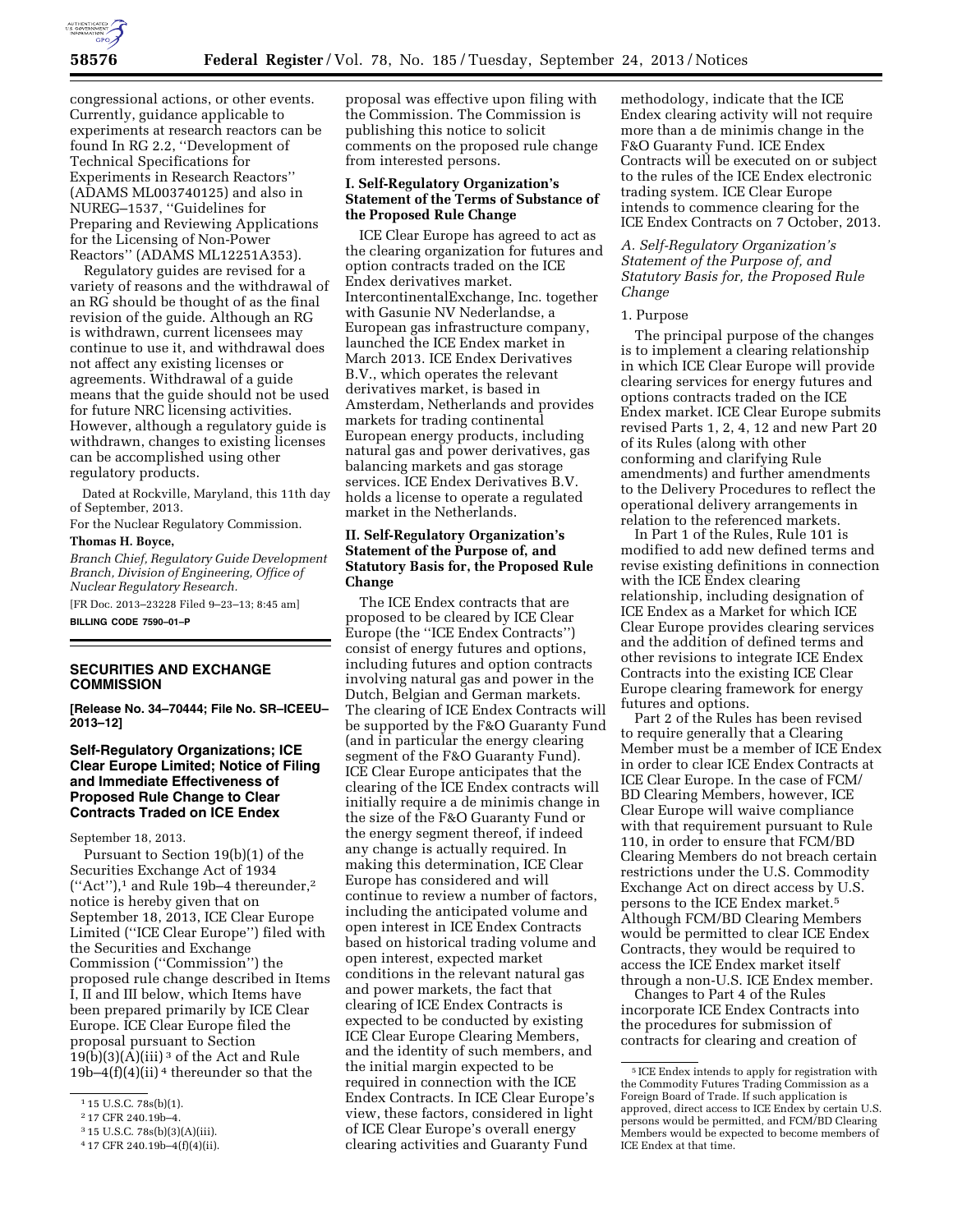cleared contracts, as well as other relevant conforming changes.

The amendments also revise Part 12 of the Rules, which addresses UK Settlement Finality Regulations and the Companies Act 1989, to incorporate ICE Endex Contracts in the provisions addressing various categories of transfer orders under those regulations.

The amendments include a new Part 20 of the Rules, which adopts transitional provisions concerning the novation of open contracts with European Commodity Clearing A.G., which currently clears ICE Endex contracts, to ICE Clear Europe, under the new clearing relationship. New Part 20 also allows ICE Clear Europe to redesignate certain existing ICE Futures Europe Contracts as ICE Endex Contracts for purposes of the Rules, consistent with the plan of those markets to move trading in those contracts to ICE Endex.

The changes to the General Contract Terms and ICE OTC Contract Standard Contract Terms and Eligibility Criteria consist of conforming changes that reflect the addition of ICE Endex Contracts.

ICE Clear Europe also proposes to amend its Delivery Procedures to reflect the ICE Endex Contracts. The Delivery Procedures amendments will set forth specifications for delivery, including delivery standards and timing for delivery, documentation for delivery, security for delivery, and related matters.

#### 2. Statutory Basis

ICE Clear Europe believes that the proposed rule changes are consistent with the requirements of Section 17A of the Act 6 and the regulations thereunder applicable to it, including the standards under Rule 17Ad–22.7 The amendments will provide for clearing of ICE Endex Contracts by ICE Clear Europe, consistent with ICE Clear Europe's existing clearing arrangements and related financial safeguards, protections and risk management procedures, as discussed herein. The ICE Endex Contracts that will be cleared are energy futures and options contracts substantially similar to those currently traded on ICE Futures Europe and cleared by ICE Clear Europe. Acceptance of ICE Endex Contracts for clearing, on the terms and conditions set out in these rule amendments, will promote the prompt and accurate clearance of and settlement of securities transactions and derivative agreements, contracts and transactions cleared by

ICE Clear Europe, the safeguarding of securities and funds in the custody or control of ICE Clear Europe and the protection of investors and the public interest, within the meaning of Section  $17A(b)(3)(F)$  of the Act.<sup>8</sup> Clearing of the ICE Endex Contracts will also satisfy the relevant requirements of Rule 17Ad– 22,9 as discussed below.

*Financial Resources.* ICE Clear Europe will apply its existing margin methodology for energy contracts to the new ICE Endex Contracts. ICE Clear Europe believes that this model will provide sufficient margin to cover the risks from clearing such contracts. In addition, ICE Clear Europe believes the F&O Guaranty Fund will provide sufficient additional financial resources to support the clearing of ICE Endex Contracts consistent with the requirements of Rule 17Ad–22(b)(2)– (3).10 (ICE Clear Europe anticipates that clearing of the ICE Endex Contracts will initially require a de minimis change in the size of the F&O Guaranty Fund or the energy clearing segment thereof, if indeed any change is actually required.) The proposed amendments do not impact ICE Clear Europe's financial resources devoted to its security-based swap related (i.e., credit default swap) clearing business. ICE Clear Europe does not propose to alter the segment of the F&O Guaranty Fund that primarily supports the LIFFE contracts cleared by ICE Clear Europe.

*Operational Resources.* ICE Clear Europe will have the operational and managerial capacity to clear the ICE Endex Contracts as of the commencement of clearing, consistent with the requirements of Rule 17Ad– 22(d)(4).11 ICE Clear Europe believes that its existing systems are appropriately scalable to handle the additional ICE Endex Contracts, which are generally similar to the energy contracts currently cleared by ICE Clear Europe.

*Participant Requirements.* ICE Clear Europe believes that the rule amendments are consistent with the requirements of Rule 17Ad–22(d)(2) 12 to provide fair and open access through participation requirements that are objective and publicly disclosed. The amendments establish fair and objective criteria for the eligibility to clear ICE Endex Contracts. ICE Clear Europe clearing membership is available to participants that meet such criteria. ICE Clear Europe clearing members that

wish to clear ICE Endex Contracts will have to satisfy the financial resources requirements to clear these products and continue to do so in order to preserve their eligibility to clear ICE Endex Contracts. Clearing member compliance with the requirements to clear ICE Endex Contracts will be monitored by ICE Clear Europe.

*Settlement.* ICE Clear Europe believes that the rule changes will be consistent with the requirements of Rule 17Ad–  $22(d)(5)$ ,  $(12)$  and  $(15)$  <sup>13</sup> as to the finality and accuracy of its daily settlement process and avoidance of the risk to ICE Clear Europe of settlement failures. ICE Clear Europe will use its existing settlement procedures, account structures and approved financial institutions as used in energy clearing for the ICE Endex Contracts. ICE Clear Europe believes that its Rules and procedures related to settlements (including physical settlements), as amended, appropriately identify and manage the risks associated with settlements under ICE Endex Contracts.

*Default Procedures.* ICE Clear Europe believes that the Rules and its relevant procedures allow for it to take timely action to contain losses and liquidity pressures and to continue meeting its obligations in the event of clearing member insolvencies or defaults, including in respect of ICE Endex Contracts, in accordance with Rule 17Ad–22(d)(11).14

#### *B. Self-Regulatory Organization's Statement on Burden on Competition*

ICE Clear Europe does not believe the proposed rule and procedure changes would have any impact, or impose any burden, on competition. ICE Endex is an established market for the ICE Endex Contracts, and ICE Clear Europe does not anticipate that its becoming the clearing house for the ICE Endex Contracts will adversely affect the trading market for those contracts on ICE Endex. Moreover, ICE Clear Europe has established fair and objective criteria for eligibility to clear ICE Endex Contracts, and accordingly ICE Clear Europe does not believe that the proposed rule changes will impose any burden on competition among clearing members.

*C. Self-Regulatory Organization's Statement on Comments on the Proposed Rule Change Received From Members, CDS Clearing Members or Others* 

Written comments relating to the proposed amendments have not been

<sup>6</sup> 15 U.S.C. 78q–1.

<sup>7</sup> 17 CFR 240.17Ad–22.

 $815$  U.S.C. 78q-1(b)(3)(F).

<sup>9</sup> 17 CFR 240.17Ad–22.

<sup>10</sup> 17 CFR 240.17Ad–22(b)(2)–(3).

<sup>11</sup> 17 CFR 240.17Ad–22(d)(4).

<sup>12</sup> 17 CFR 240.17Ad–22(d)(2).

<sup>13</sup> 17 CFR 240.17Ad–22(d)(5), (12) and (15). 14 *Id.*